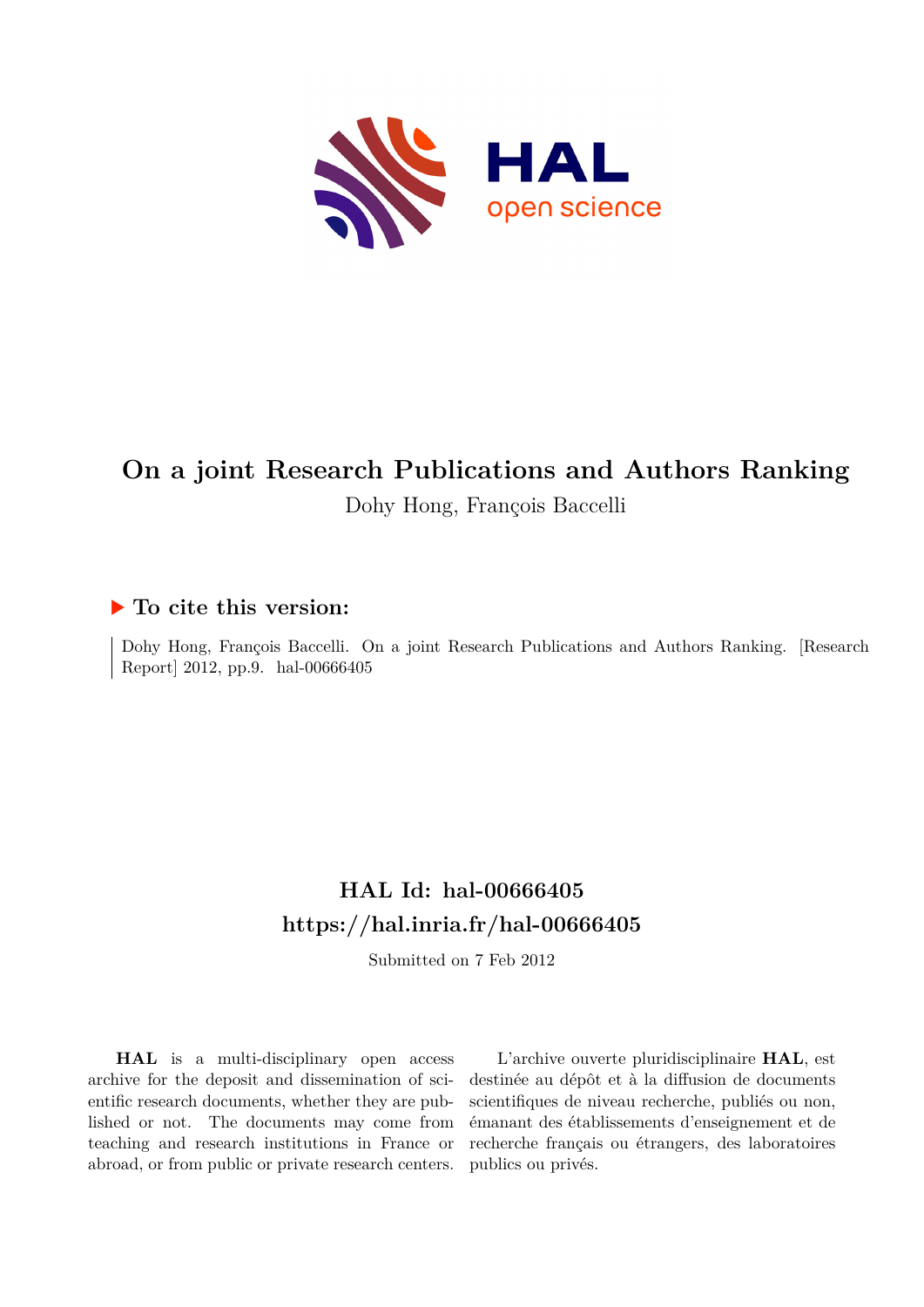# On a joint Research Publications and Authors Ranking

Dohy Hong<sup>∗</sup> François Baccelli<sup>†</sup>

## Abstract

The paper introduces a new analysis technique for evaluating research activities which is based on a random walk on the bipartite graph of papers and authors. This technique is an extension of the PageRank family algorithm to this setting. It leads to a new ranking algorithm where the ranking of a paper/author depends on that of the papers/authors citing it/him or her. We compare the results against existing ranking methods through the analysis of simple scenarios.

Keywords: publication, citation, ranking, PageRank graph, random walk.

#### 1 Introduction

There have been many publications (e.g. [12, 17, 14, 9, 16, 6]) presenting extensions of PageRank ideas to the context of the publication citation graph.

In this paper, we continue the existing work on the matter by considering a parameterized random exploration of the bipartite paper-author graph, which is defined below. The author graph alone has been considered in e.g. [12, 17, 8, 13, 4, 3]. The paper graph is also classical [2, 10, 5]. The joint graph was already considered in [9, 16, 14, 15]. We explain below how and why our approach differs from and continues these earlier approaches. In essence, all these have been limited to local properties of this bipartite graph or based on an exploration of a limited range on the relationships. For instance, the number of citations of a paper is its paper indegree. That of an author is the sum of the citations of its papers. Similarly, the  $H$ -index of an author and related indices are also local though non-additive metrics of this graph since they are also determined by the number of papers citing the paper of the considered author. The existing approaches on the author graph or the paper graph alone can be also interpreted as particular cases of our approach where the exploration possibility is arbitrarily limited.

Local characteristics such as the number of citations (the one that is used on the web site [1]) or the number of publications are of course relevant. They may give a good indication of the research activity. However, we believe that the existing metrics are not qualitative enough. By qualitative, we mean metrics where the ranking of a paper/author depends on that of the papers/authors citing it/him or her.

In §2, we present our model and in §3, we illustrate and compare different approaches through simple examples. Some simulation results are shown in §4.

# 2 Model

2.1 Graph structure We consider the bipartite graph  $\mathcal G$  induced by the citation graph of papers and their authors: the nodes in this graph represent either an author  $(\mathcal{A})$  or a paper  $(\mathcal{R})$ . The edges between nodes are naturally defined by the relationships:

- a paper  $r \in \mathcal{R}$  is written by  $a \in \mathcal{A}$ ;
- a paper  $r$  references a paper  $r'$ .



Figure 1: An example of paper-author graph.

Figure 1 shows an example of paper-author graph where papers are represented by squares and authors by circles. All author-paper edges (wrote/written by) are bidirectional, whereas all edges between papers (paper a citing paper b) are directional.

In the following, we call paper graph the graph obtained when only considering the nodes representing the papers. The author graph (see also definition in [12]) is the one obtained by directly linking authors when an author is cited by another one through a paper reference.

In the following, we call PR-G the PageRank extension (cf. §2.2) algorithm applied to the global paper-author graph and PR-A (resp. PR-P) the PageRank algorithm applied to the author (resp. paper) graph.

<sup>∗</sup>Alcatel-Lucent Bell Labs Research, Route de Villejust, 91620 Nozay, France. E-mail: dohy.hong@alcatel-lucent.com

<sup>†</sup> INRIA, 23 avenue d'Italie, 75013 Paris, France. E-mail: francois.baccelli@inria.fr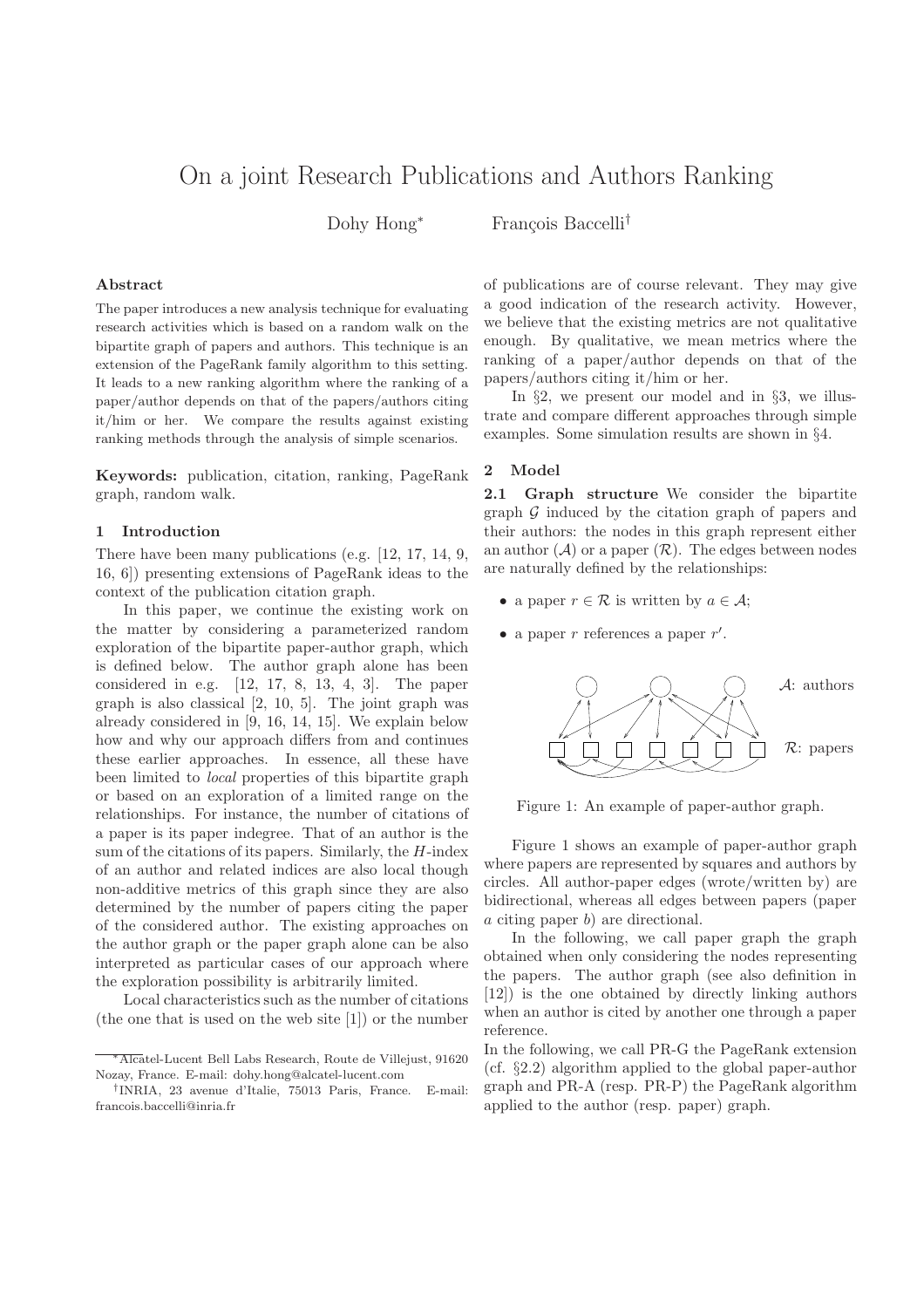2.2 Random walk The random walk algorithm we propose, PR-G, is defined as follows:

- Step0 (Global initialization): choose a node type;
- Step0.1 (Author initialization): choose an author a (by default uniformly); go to Step1;
- Step0.2 (Paper initialization): choose a paper  $r$  (by default uniformly); go to Step2;
- Step1 (from an author): choose a paper r written by  $a$ ;
- Step2 (from a paper  $r$ ): choose a paper  $r'$  cited by  $r$ ; if none (or no information), return to Step0.2;
- Step2b: with probability  $\theta$  return to Step2 with r'; otherwise, go to Step3;
- Step3: choose one of the authors  $a'$  of paper  $r'$ ; if none (no information available), return to Step0.1;
- Step4: go to Step1 with  $a'$ .

At each step of the above random walk, we increment by one a counter  $C(i)$  associated to the node i which is visited (a node can be a paper or an author).

There are several minor variants of the algorithm:

- above, the action "choose" is by default based on a uniform sampling.
	- in Step1, another option is to use weights; the weight of each paper may be inversely proportional to the number of co-authors;
	- In Step2, we may exclude the papers written by a co-author of  $a$ );
- in Step1, one can decide not to increment by one the counter associated to  $r$ ; this depends on whether or not one wishes the evaluation of the coauthors to have a direct impact on the paper (which could be seen as a self appreciation or associated with the assumption that a good author is more likely to write a good paper);
- the test on  $\theta$  in Step2b can be done at the beginning of Step2: this implies the possibility of a two hop jump from an author to a co-author through one of their common papers;
- we can also apply a global damping factor with probability  $d$  (as in the initial PageRank algorithm idea), namely at each step, one either executes the step as prescribed with probability  $(1 - d)$  and one reinitializes the random walk with probability

d. An intuitive way to describe the role of the damping factor for PageRank on the web is to use a random surfer model where the damping factor would be the probability that the surfer gets bored after several clicks and switches to a random page of the web graph. The damping factor:

- makes the Markov chain associated to the random walk irreducible (i.e. we have a single connected component);
- prevents the random walk to stay too long in a trap position (a small group of nodes from which there are no outgoing links).

The damping factor has also a direct influence on the convergence speed of the algorithm.

As for PageRank (on web pages), the aim of the above iterations is to evaluate the importance or the rank of each node, where the rank of a node is defined as the stationary probability that the random walk is located at this node.

Let us focus on the case with damping factor. In this case, this stationary distribution is the  $N$  dimensional vector Π solution of the following eigenvector problem:

$$
A.\Pi = \Pi,
$$

where  $\Pi(i)$  is the stationary probability that the walk is in node  $i$  and where  $A$  is the  $N\times N$  matrix defined as follows: if there are directed links from  $j$ , then

$$
A(i,j) = \frac{1-d}{N} + d \frac{1}{N(j)} 1_{j \to i},
$$

where N is the total number of nodes,  $N(j)$  is the number of outgoing links from j and  $1_{i\rightarrow i}$  denotes the fact that there is a directed link form  $i$  to  $i$ . If there are no directed links from j, then  $A(i, j) = 1/N$  for all i.

In our case, because nodes are of two types, we can reformulate  $A(i, j)$  depending on the type of j as follows (here we assume that there are links from  $i$  and that the  $\theta$  test is done at the beginning of Step2 to illustrate this reformulation):

if 
$$
j \in A, i \in \mathcal{R}
$$
:  
\n
$$
A(i,j) = \frac{1-d}{N} + \frac{d}{N_1(j)} 1_j \text{ authors } i,
$$
\nif  $j \in A, i \in A$ :  
\n
$$
A(i,j) = \frac{1-d}{N},
$$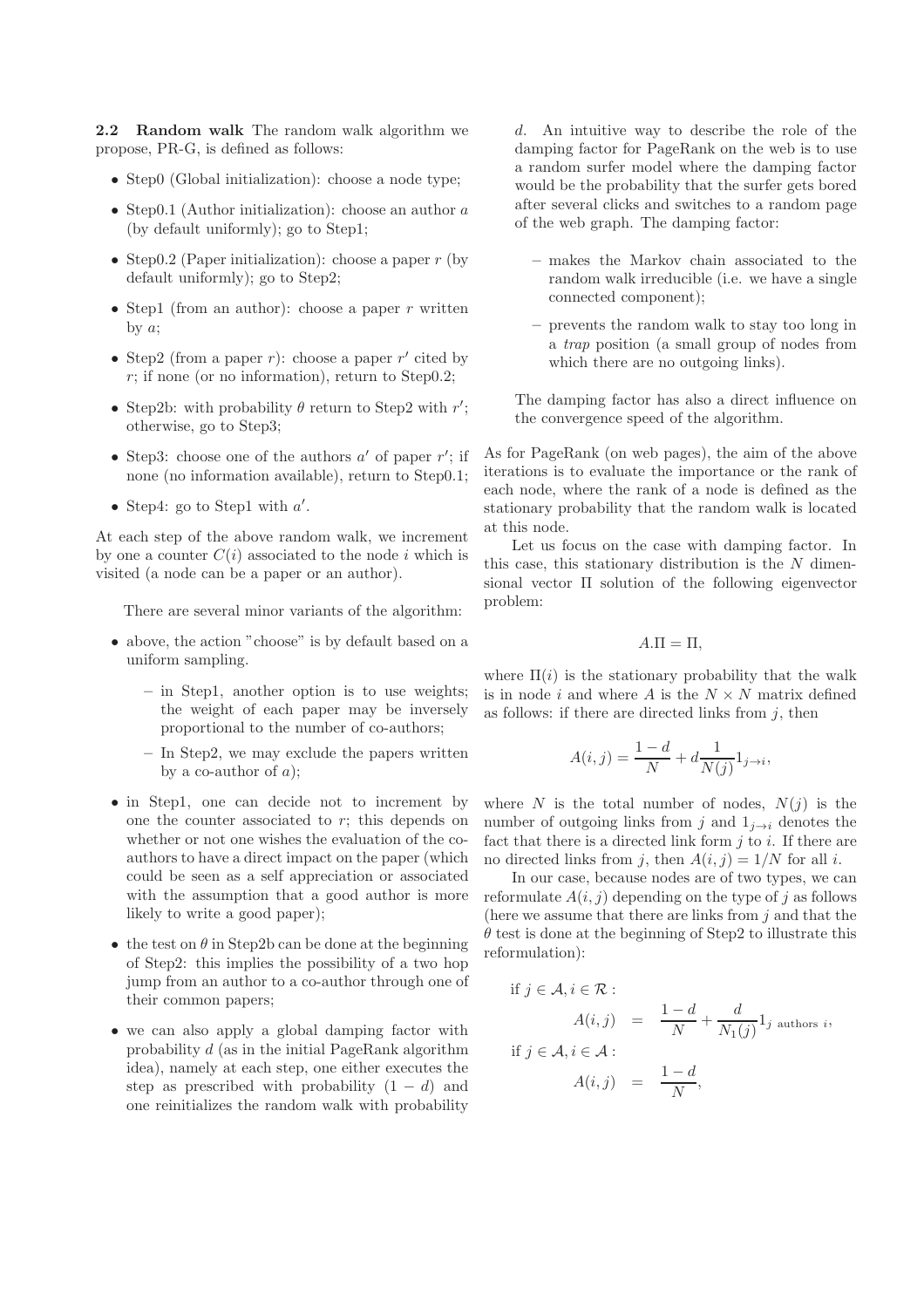and

if 
$$
j \in \mathcal{R}
$$
,  $i \in \mathcal{R}$ :  
\n
$$
A(i,j) = \frac{1-d}{N} + \frac{\theta d}{N_2(j)} 1_j \text{ cites } i,
$$
\nif  $j \in \mathcal{R}$ ,  $i \in \mathcal{A}$ :  
\n
$$
A(i,j) = \frac{1-d}{N} + \frac{(1-\theta)d}{N_3(j)} 1_i \text{ co-authors } j,
$$

where  $N_1(j)$  is the number of papers authored by j,  $N_2(j)$  is the number of references in paper j and  $N_3(j)$ is the number of co-authors of paper  $j$ .

This eigenvector problem can also be seen as follows: it defines the importance of a paper or an author as a linear combination of the importances of the nodes (papers or authors) pointing to it in the paperauthor graph. This is precisely the qualitative property stressed above. The ranking itself is then obtained by comparing/sorting the importances.

Thanks to the ergodic theorem for Markov chains, the ranking of node i,  $\Pi(i)$  can be evaluated as the empirical frequency of the visits of the random walk at node i (see e.g.  $[11, 7]$ ), that is through the counters used in connection with the above random walk algorithm.

#### Special cases Here are a few special cases:

• if  $\theta = 0$ , we obtain the author graph (cf. [12, 17]). The strict positiveness of  $\theta$  plays an important role in PR-G. If we don't navigate the paper graph from a paper node (Step2b) more than once, we loose an important qualitative aspect of ranking resulting from the citation graph that we illustrate by a simple example below.



Figure 2: Illustration of the paper weight.

Assume a paper  $r_1$  written by  $a_1$  and citing a paper  $r_2$  written by  $a_2$ . We assume that no one (else) cites  $r_1$  and  $r_2$ . Now consider another paper  $r'_1$  by  $a_1$  and yet another paper  $r'_2$  by  $a'_2$ . Assume that only  $r'_1$ 

cites  $r'_2$  and that  $r'_1$  is cited by a large amount of other papers (cf. Figure 2). Assume that  $a_2$  and a ′ <sup>2</sup> didn't write anything else. Then, in the author graph,  $a_2$  and  $a'_2$  have the same weight and  $r_2$  and  $r'_2$  have the same weight determined from that  $a_1$ . But qualitatively, the paper  $r'_2$  should be better ranked than  $r_2$  (also  $a'_2$  better than  $a_2$ ). Choosing  $\theta > 0$ , this is taken into account.

• Tahing  $\theta = 1$  puts more emphasis on the paper graph; in [14], Step1 and Step2b are replaced by a uniform distribution of weights from papers to author (summing papers of an author) and from authors to papers, whereas our approach defines one global random walk where the parameter  $\theta$ controls the emphasis of the paper graph within the global paper-author graph; the general drawback of only considering the paper graph is putting too much emphasis on the old papers (without control) in a configuration such as:  $p_n$  cites  $p_{n-1}$  who cites  $p_{n-2}$  etc. Then  $p_1$  is inheriting weight from all future papers  $p_i$ , even if this effect can be bounded by playing with the damping factor (cf. §3.4).

# 3 Comparison and Analysis

3.1 First scenario S1: difference with H-index We consider 2 groups of authors: group  $A = \{a\}$  is reduced to one author, having written a single paper, and group  $B$  has a population size of  $N$ . We assume that each papers in group  $B$  has a single author and that each paper cites  $m$  papers selected as follows:

- with probability  $p = s_b/(Nn)$  ( $s_b$  is a constant and n is the average number of publications of an author in group  $B$ , which is also assumed to be constant; we are interested in the asymptotic results for large  $N$ ), the paper of a is referenced and the remaining  $m-1$  references are to papers in group B;
- with probability  $1-p$ : all m papers are from group B.



Figure 3: S1: simplified paper graph of the two groups.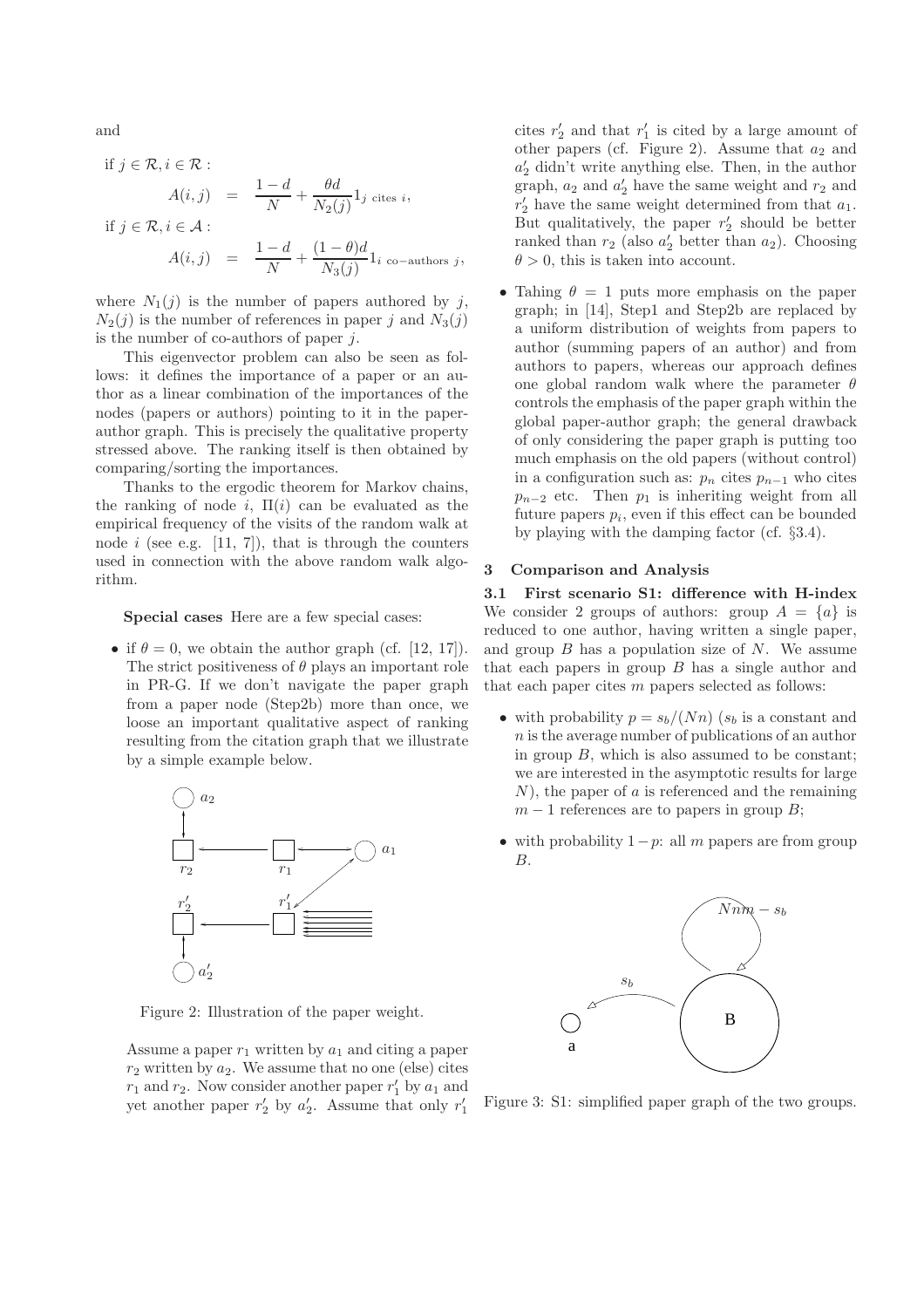In a random walk on the paper-author graph, the probability that, from a paper of  $B$ , the random walk jumps to the paper in group  $\tilde{A}$  by citation (Step2) is equal to  $p/m$ . The results of Table 1 summarize the results (up to a multiplicative constant and asymptotically for large  $N$ ; for the H-index, we assume as a first approximation that each paper of  $B$  is cited  $m$  times, which is only true in average):

|                           | $\alpha$       | $b \in B$    |
|---------------------------|----------------|--------------|
| Nb of citations           | s <sub>b</sub> | mn           |
| $H\text{-}\mathrm{index}$ |                | $m \wedge n$ |
| PR-G                      | $S_h$          | mn           |

Table 1: Scenario S1 (average per author).

For instance, if  $s_b = 1000, m = 10, n = 10$ , we get:

|                 | $\alpha$ | $b \in B$ |
|-----------------|----------|-----------|
| Nb of citations |          |           |
| H-index         |          | 10        |
| $PR-G$          |          |           |

Table 2: Scenario S1: numerical example.

which means that a typical person  $b$  in group  $B$  has 100 citations with H-index 10, whereas  $a$  has 1000 citations with H-index 1. In this specific case, by construction, the random walk evaluations on the paper graph or the author graph or the bipartite graph all give the same results.

3.2 Second scenario S2: difference with the number of citations We introduce this second scenario to show how the  $PR-A/P/G$  variants can differ from the number of citations. We consider 3 groups of authors: group  $A = \{a\}$  is reduced to one author having written a single paper. Groups  $B$  and  $C$  have a population size of  $N_B$  and  $N_C$ , respectively. We set  $N = 1 + N_B + N_C.$ 



Figure 4: S2: simplified paper graph of the three groups.

We assume that an author in group  $B$  (resp.  $C$ )

wrote each of his/her papers alone that each paper references  $m_b$  (resp.  $m_c$ ) papers:

- with probability  $p_b = s_b/(N_B \times n_b)$  (resp.  $p_c =$  $s_c/(N_C \times n_c)$ , one of the  $m_b$  (resp.  $m_c$ ) is the paper of a, with  $n_b$  (resp.  $n_c$ ) the average number of publications per author in group  $B$  (resp.  $C$ ); the  $m_b - 1$  (resp.  $m_c - 1$ ) being of group B (resp.  $C$ );
- with probability  $1 p_b$  (resp.  $1 p_c$ ), all  $m_b$  (resp.  $m_c$ ) are papers from group B (resp. C).

Therefore, in a random walk on this graph, the probability that from a paper of  $B$  (resp.  $C$ ) we jump to a paper of A by citation is equal to:  $p_b/m_b$  (resp.  $p_c/m_c$ ).

Then, we have the following results (up to a multiplicative constant for PR-G) when  $N_B$  and  $N - C$  are large enough:

|                 |             | $b \in B$        | $c \in C$        |
|-----------------|-------------|------------------|------------------|
| Nb of citations | $s_b + s_c$ | $m_h n_h$        | $m_c n_c$        |
| H-index         |             | $m_h \wedge n_h$ | $m_c \wedge n_c$ |
| $PR-G$          |             | $m_b n_l$        | $m_c n_c$        |

Table 3: Scenario S2.

When  $N_B$  goes to infinity (with  $N_C$  fixed), we have the limit (PR-G is renormalized):

|                 |             | $b \in B$        | $c \in C$        |
|-----------------|-------------|------------------|------------------|
| Nb of citations | $s_b + s_c$ | $m_h n_h$        | $m_c n_c$        |
| H-index         |             | $m_h \wedge n_h$ | $m_c \wedge n_c$ |
| PR-G            |             | $m_h n_h$        |                  |

Table 4: Scenario S2: asymptotic values.

The parameters  $s_b, s_c, m_b, m_c, n_b, n_c$  are free parameters (assuming  $N_B$  and  $N_C$  large enough). For instance, if  $s_b = s_c = 100$ ,  $m_b = m_c = 20$ ,  $n_b = n_c = 20$ , we have:

|                 | $\alpha$ | $b \in B$ | $c \in C$ |
|-----------------|----------|-----------|-----------|
| Nb of citations | 200      | 400       | 400       |
| H-index         |          | 21)       | 20.       |
| $PR-A$          | 100      |           |           |

Table 5: Scenario S2: numerical values.

Here, let us highlight the differences observed for the authors of group  $C$ : when the size of population  $B$ increases, their scores are constant for the H-index and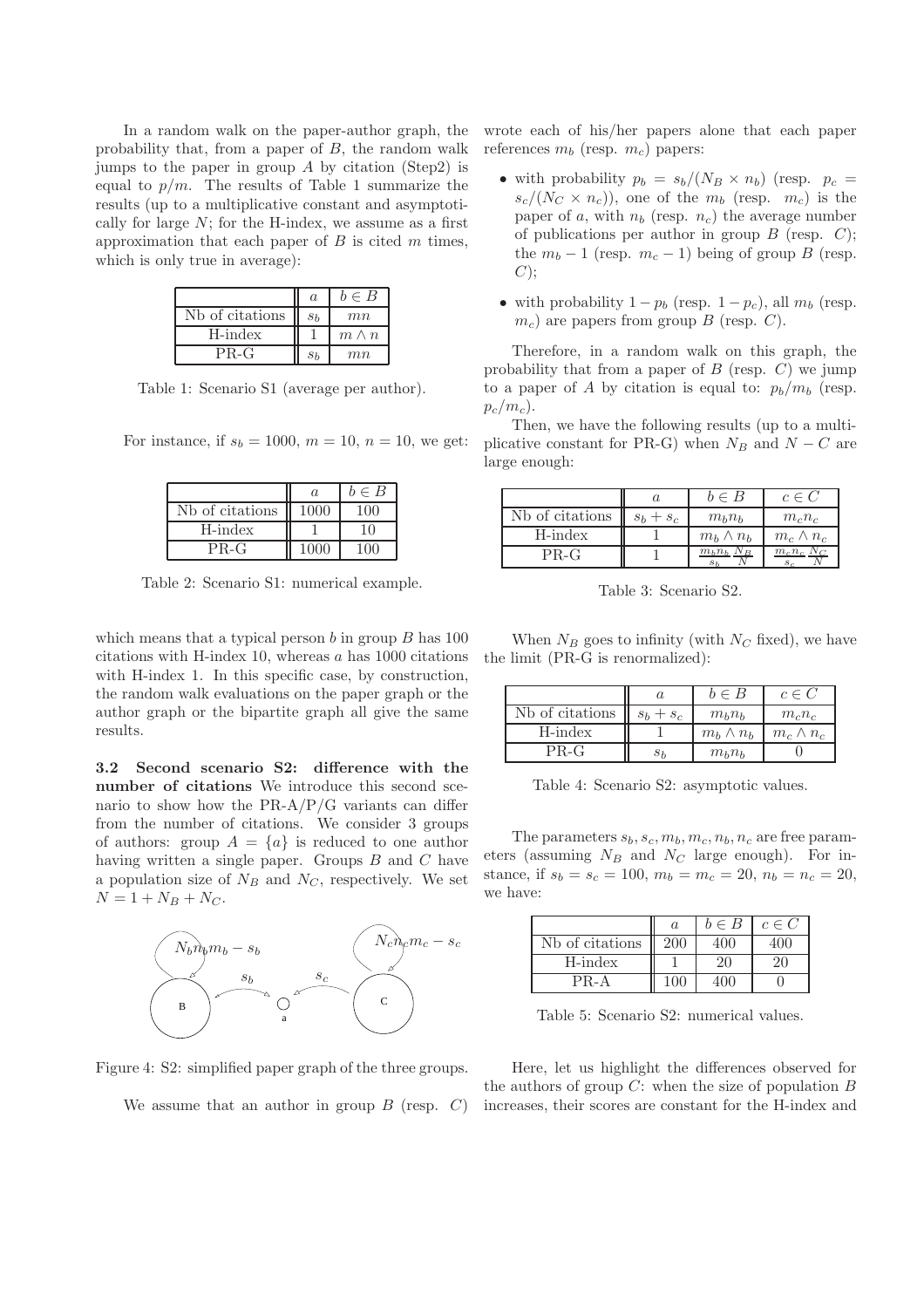the number of citations, whereas their score goes to zero for  $PR-A/P/G$ .

The interpretation is simple: the authors of the sets A and B are better ranked than C because they are "alive", that is, they have a probability to be cited by the large population in  $B$ , whereas the activity of group  $C$  is "dead" in the sense that the activity of this group is separated from the global  $(B)$  activity.

3.3 Scenario S3: comparing PR-A/P/G In the scenario S3, we consider 6 papers  $p_1, p_2, p_3, q_1, q_2, q_3$  authored respectively by  $a, b, c, a, b, d$  connected as indicated in Figure 5.



Figure 5: S3: paper-author graph (without the reinitialization edges).

In this scenario, if the damping factor is 0, then the eigenvector  $(\Pi)$  associated with the paper graph (cf. Figure 6) is:

(3.1) 
$$
(\pi_{p_1}, \pi_{p_2}, \pi_{p_3}; \pi_{q_1}, \pi_{q_2}, \pi_{q_3}) = (1, 2, 3; 1, 1, 3) \frac{1}{11}.
$$



In particular, in the paper graph,  $p_3$  and  $q_3$  are equally ranked. By summing the weights of all papers for each author, we get:

$$
(\pi_a, \pi_b, \pi_c, \pi_d) = (2, 3, 3, 3) \frac{1}{11},
$$
 (PR-P)

We see that the authors  $b, c, d$  are not differentiated.

Now, the eigenvector corresponding to the author graph (cf. Figure 7) is:

$$
(\pi_a, \pi_b, \pi_c, \pi_d) = (4, 6, 7, 9) \frac{1}{26}, \qquad \text{(PR-A)}
$$

Here we see the differentiations between the authors  $b, c, d$ .



Figure 7: S3: author graph.

Now applying PR-G, we get (equalities up to a normalization constant):

$$
(\pi_a, \pi_b, \pi_c, \pi_d) = (4, 6, 5 + \theta, 7 - \theta), \quad (PR-G)
$$
  
\n
$$
(\pi_{p_1}, \pi_{p_2}, \pi_{p_3}) = (2, 3 + \theta, 5 + \theta)
$$
  
\n
$$
(\pi_{q_1}, \pi_{q_2}, \pi_{q_3}) = (2, 3 - \theta, 7 - \theta).
$$



Figure 8: S3: bipartite graph with reinitialization. From a paper, we use the citation link with probability  $\theta$ and go to the author space with  $1-\theta$ ; when we reach the terminal papers  $p_3$  and  $q_3$  with probability  $\theta$  we choose a random paper position. From an author, we choose one of the paper written by this author with equiprobability.

If we take  $\theta = 1$ , we find back the paper graph eigenvector (3.1). If  $\theta = 0$ , we have the following weights for authors:  $(4, 6, 5, 7) \times 1/22$ ; we hence find a slightly different result than with PR-A. While the relative ranking of  $a$  and  $d$  are intuitive, the comparison between  $b$  and  $c$  depends on the way a paper with no citation is weighted. If one wishes to give less weight to papers without citation, one could jump to a random author position from the terminal papers  $p_3$  and  $q_3$ .

To illustrate the difference of approaches, we slightly modify the scenario S3 by suppressing the node  $q_2$  and adding a citation from  $p_2$  to  $q_3$  (Scenario S3b, cf. Figure 9). By such a transformation, the author graph is not modified.

However, for PR-G, we get (equalities up to a normalization constant):

$$
(\pi_a, \pi_b, \pi_c, \pi_d) = (2, 2, 2, 3)
$$
  
\n
$$
(\pi_{p_1}, \pi_{p_2}, \pi_{p_3}) = (1, 2, 2)
$$
  
\n
$$
(\pi_{q_1}, -, \pi_{q_3}) = (1, -, 3).
$$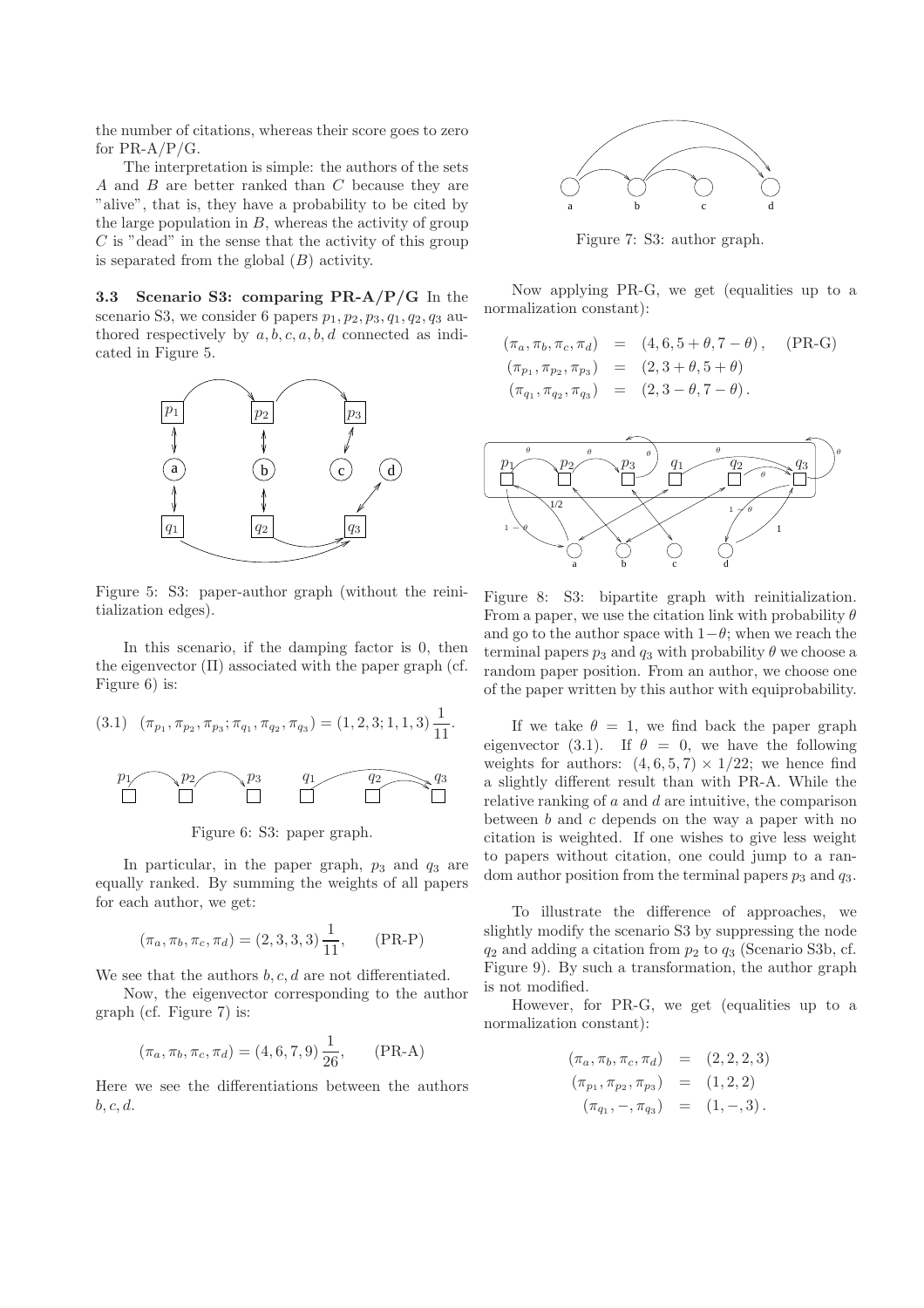

Figure 9: Scenario S3b.

In this result, we have the same ranking for  $a, b, c: b$  is cited once and not a, but a produced 2 papers, which in this particular example case is equivalent to  $b$ ; knowing the equality between  $a$  and b, the equality of b and c is obvious: b and c are both cited once by the equally weighted authors a and b. In this case, the relative weights of papers with PR-G are the same as the ones with PR-P because there is a direct bijection (and this explains why we have scores not depending on  $\theta$ ) between papers and authors for  $b, c, d$ . For a the lack of dependence on  $\theta$  comes from the equal probability to visit  $p_1$  and  $q_1$ .

To further illustrate the difference of approaches, we modify again the scenario S3 by suppressing the node  $p_1$  and adding a citation from  $q_1$  to  $p_2$  (Scenario S3c; cf. Figure 10). By such a transformation, the author graph is still not modified.



Figure 10: Scenario S3c.

However, for PR-G, we get (equalities up to a normalization constant):

$$
(\pi_a, \pi_b, \pi_c, \pi_d) = (4, 10, 9 + \theta, 11 - \theta)
$$
  

$$
(-, \pi_{p_2}, \pi_{p_3}) = (-, 5 + \theta, 9 + \theta)
$$
  

$$
(\pi_{q_1}, \pi_{q_2}, \pi_{q_3}) = (4, 5 - \theta, 11 - \theta).
$$

From PR-P, we get in this case:  $(-, 3, 5; 2, 2, 5)$ : for PR-P,  $q_1$  and  $q_2$  are equality ranked (no citation); but for PR-G, we see that  $q_2$  is better ranked, because  $q_2$  is written by b who was cited for another paper. Also,  $q_3$  is better ranked than  $p_3$ :  $q_3$  was cited twice. For PR-P, p3 receives the same score because it is cited by  $p_2$  itself cited by  $q_1$ .

The examples above illustrate the qualitative gain of considering the author-paper graph. We see that the results of PR-G correspond better to our qualitative expectations.

3.4 About PR-G and PR-P The difference between PR-G and PR-P can be illustrated at least through two situations: the first one is when two papers are cited in the same way, but only differ by the importance of the authors citing directly or indirectly those two papers. PR-P won't differentiate them, whereas PR-G will.



Figure 11: Comparison PR-P and PR-G: simplified graph.

An example is shown in Figure 11: authors a and c wrote  $p$ ,  $b$  and  $c$  wrote  $q$ ,  $d$  wrote  $p'$  ( $p'$  could be a set of papers) and c wrote  $q'$  ( $q'$  could be a set of papers).

With PR-P,  $a$  and  $b$  will be ranked equally, whereas PR-G (which explores the paper-author graph in Figure 12) will differentiate between them because  $c$  will be better ranked than d.

The second situation is shown in Figure 13: we illustrate a case where PR-P may give too high a weight to a paper at the end of a chain of citations (impact of indirect citations): with PR-P,  $a$  and  $b$  have differences depending only on the damping factor, whereas with PR-G, b will receive much higher a score because of Step1.

However, if the papers citing  $a$  were all written also by a, we would end up with both PR-G and PR-P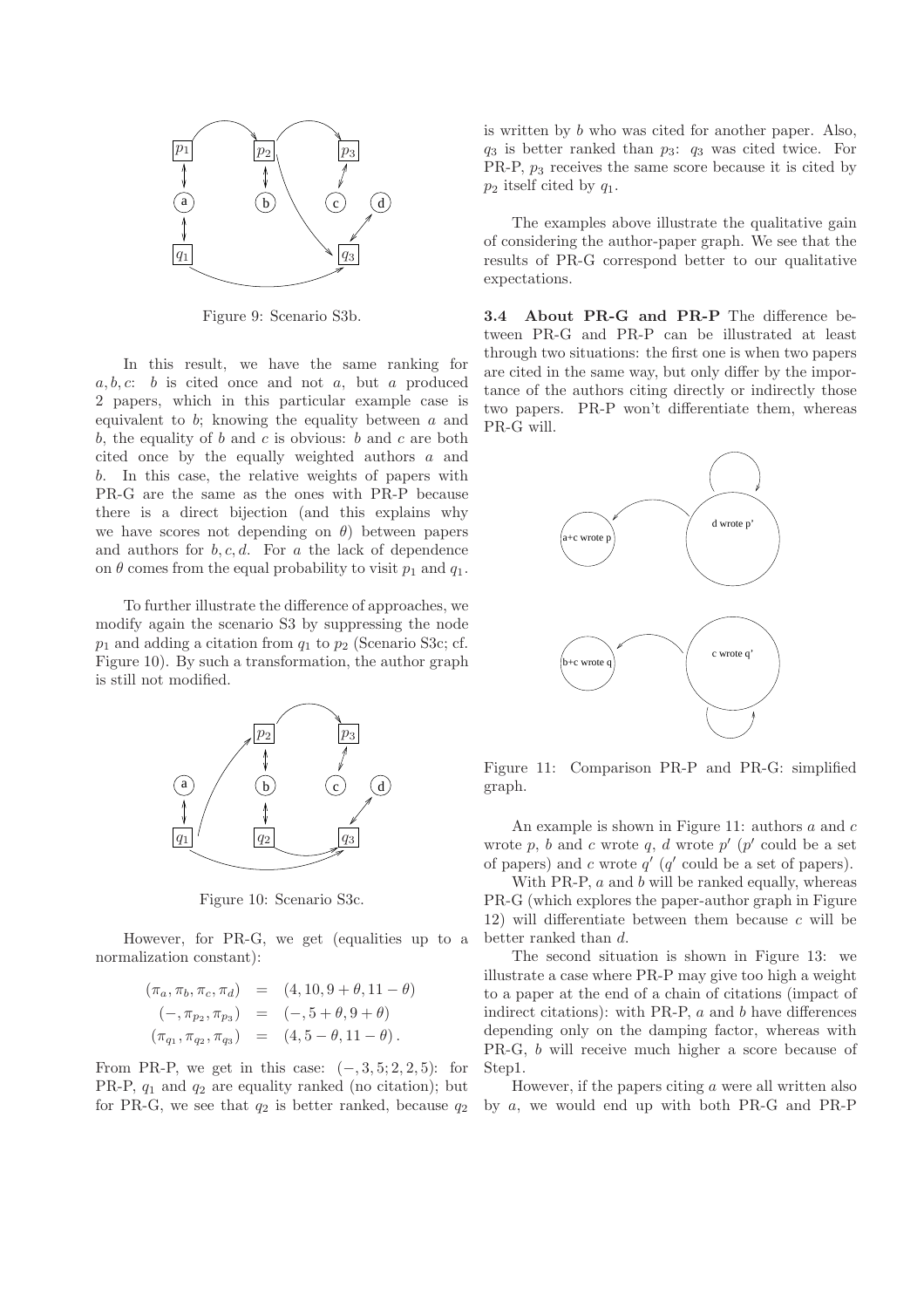

Figure 12: PR-G: paper-author graph.



Figure 13: Comparison PR-P and PR-G: simplified graph where each circle is a paper written by  $a, b$  or c.

having a similar score.

#### 4 Simulation Setting

In order to further illustrate our approach, we consider a paper-author graph generated by a simple model and evaluate it through simulations. We first generate the publications every time step, then associate the authors to each paper and build the citation graph. We use below a simple citation model where the probability to cite a paper has a dependence on the difference d of publication dates of the form:  $1/d^{\alpha}$ .

4.1 Simulation scenario S4 The simulation scenario S4 is shown on Figure 14: it is composed of four groups of authors:

- group  $G$  is the the *genius* group (whose work is cited by everybody);
- group  $A$  is the unique group that is cited by  $G$  and references only papers within  $A$  and  $B$  (and  $G$ );
- group B who references papers within A and B  $(and G);$
- and group  $C$  who references papers only within its group  $C$  (and  $G$ ).



Figure 14: Scenario S4: simplified graph representation of author groups.

The groups  $A$  and  $B$  are meant to represent the majority of the research community (say within an activity domain). Group C represents an isolated group.

4.2 Simulation parameters Here are the simulation parameters:

- The number of time stepsis  $N_{time}$  (number of publication dates);
- The numbers of authors in each group are  $N_A$ ,  $N_B$ ,  $N_C$ ,  $N_G$ , respectively;
- The number of published papers per time step is  $N_p$ ; for the sake of simplicity we set  $N_p = N =$  $N_A + N_B + N_C + N_G$  and at each time step exactly 1 paper is published by each author (no co-author), so that the total number of publications per author is exactly  $N_{time}$ ;
- The number of references per paper is  $n_r$  for all authors, except for authors from  $C$ , for which it is  $n_r'$ ;
- $\bullet$  the number of references going to  $G$  is controlled by a probability  $q_g$  (applied on each reference).

# 5 Simulation Results

5.1 Comparison of all approaches We set  $N_{time} = 120, N_G = 1, N_A = N_B = 100, N_C = 10,$  $n_r = 20, n'_r = 40, q_g = 0.05, \alpha = 1.5$ . For PR-G, we set  $\theta = 0.7$ .

In Table 6, we see that  $G$  has the largest number of citations (by a factor 5 to 12), and is the best ranked whatever the approaches. Also results for  $A$  and  $B$  are always close by. The only difference is here between A, B and C: all local evaluations (H-index, number of citations) give a higher score to  $C$ , whereas  $PR-A/P/G$ gives a lower score to C.

5.2 Comparison of  $PR-A/P/G$  In order to better understand the properties of the proposed ranking, we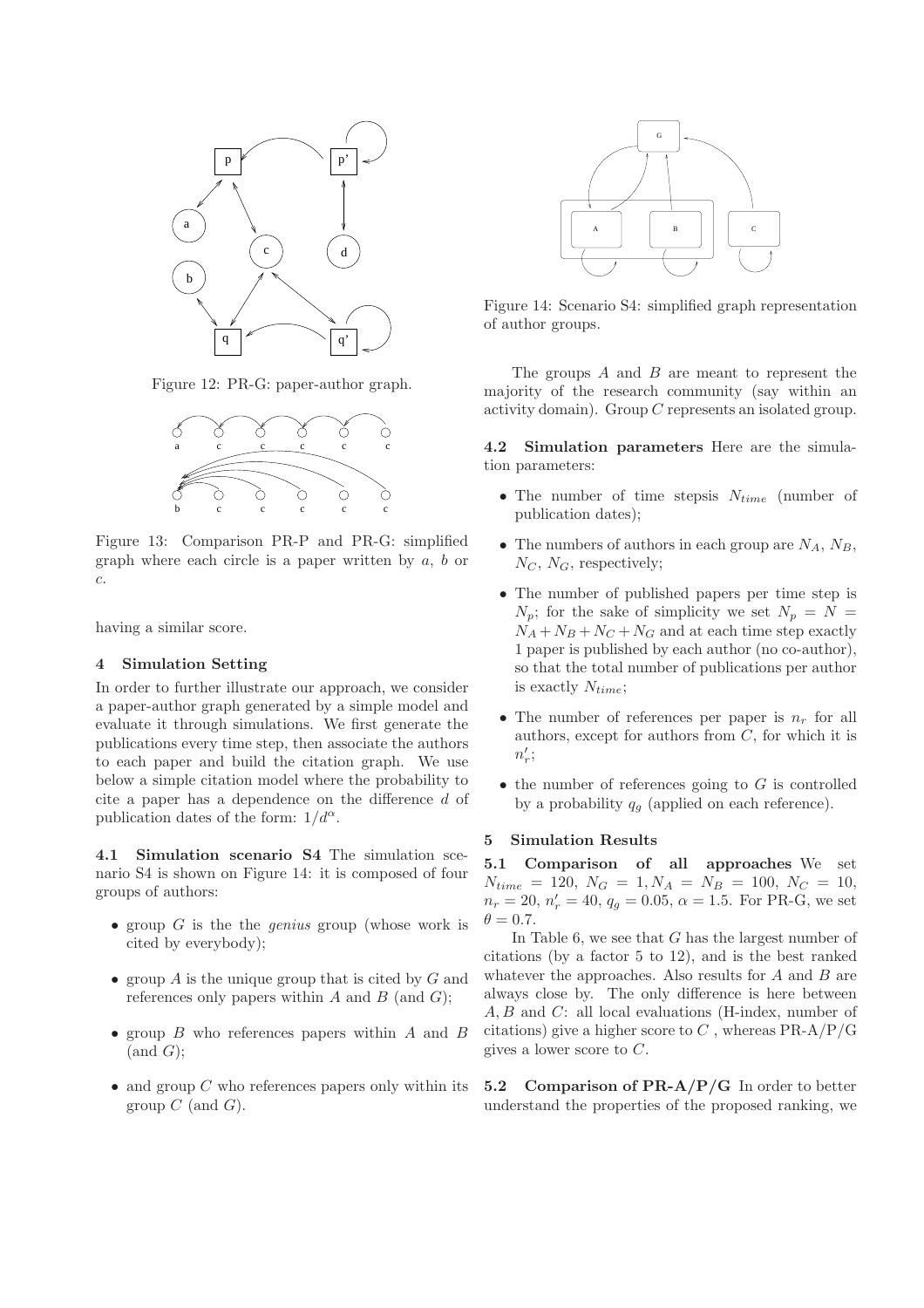|                      | G     | $\overline{A}$ | B     | C     |
|----------------------|-------|----------------|-------|-------|
| Nb. cit. per author  | 26077 | 2283           | 2265  | 4514  |
| Avg citations $(\%)$ | 4.958 | 0.434          | 0.431 | 0.858 |
| H-index              | 117   | 23.34          | 23.23 | 40.6  |
| PR-A $(\%)$          | 4.675 | 0.495          | 0.451 | 0.061 |
| $PR-P(\%)$           | 4.423 | 0.482          | 0.443 | 0.294 |
| PR-G $(\%)$          | 4.647 | 0.491          | 0.447 | 0.149 |

Table 6: Comparison (S4) per author. For an easier comparison, the average values are per author (and per group) and in percentage (so that, multiplying the average values by the size of population in the group per column and summing those values we get 100).

now assume that (scenario S4b) the author q of group  $G$ writes two types of papers: the first one gathers papers that are cited by  $A, B, C$  and the second one gathers papers that are never cited. In A, the population is separated in 50+50  $(A_1, A_2)$ : the authors of the first subgroup are cited by the first type of papers of G and the second one by the second type. The results are shown in Table 7.

|                | $\mathcal{L}_{I}$ |       | A2    |       |       |
|----------------|-------------------|-------|-------|-------|-------|
| Nb. cit. $(\%$ | 4.958             | 0.434 | 0.433 | 0.431 | 0.859 |
| H-index        | 60                | 23.36 | 23.4  | 23.23 | 40.6  |
| $PR-A(\%)$     | 4.721             | 0.495 | 0.496 | 0.450 | 0.075 |
| $PR-P(\%)$     | 4.444             | 0.521 | 0.439 | 0.443 | 0.318 |
| PR-G $(\%)$    | 4.695             | 0.522 | 0.459 | 0.447 | 0.156 |

Table 7: Comparison (S4b) per author.

We see that only PR-P and PR-G can differentiate between  $A_1$  and  $A_2$ . PR-G generally gives ranking results between PR-A and PR-P.

5.3 Analysis of the ranking dynamics Below we define a scenario S4c where at time step 120, we replace all new references to group  $G$  by references to group  $C$ . We can see on Figure 15 that PR-G quickly adapts the ranking to this change. Its scores are between those of PR-A and PR-P.

Figure 16 also illustrates the evolution of the ranking obtained by the different approaches. We focus here on the time interval [10, 24]. The citation rule, at each time step, is that defined above. We compare the evolution of the following ratio: the ranking scores of the papers of G published at time 10, divided by the average score of all papers published at time 10. We see that, for the number of citations, this ratio is close to 10 and is stable. For PR-P, this ratio starts a bit above the aver-



Figure 15: Scenario S4c. Top: ranking evolution of group G. Bottom: ranking evolution of group C.

age value and takes much more time to converge; this is because the papers of G published at time 10 need time to be cited by others to gain rank. For PR-A, this ratio converges almost as quickly as the number of citations: this is because the scores of the papers in question are mainly based on the score of its author which is stable. Finally, for PR-G, this ratio is between PR-A and PR-P, taking both effects into account.

### 6 Conclusion

In this paper, we proposed a global bipartite graph ranking algorithm for jointly ranking papers and authors. We compared this ranking mechanism to existing metrics through simple cases to illustrate the improvements brought by this type of ranking compared to the local metrics used today. This was done both in the static and the dynamic cases. The approach we proposed has the advantage of being global and of matching intuition.

We can also extend the approach to a general framework (for instance in the context of heterogeneous crowd generated contents) which will be the object of a future paper.